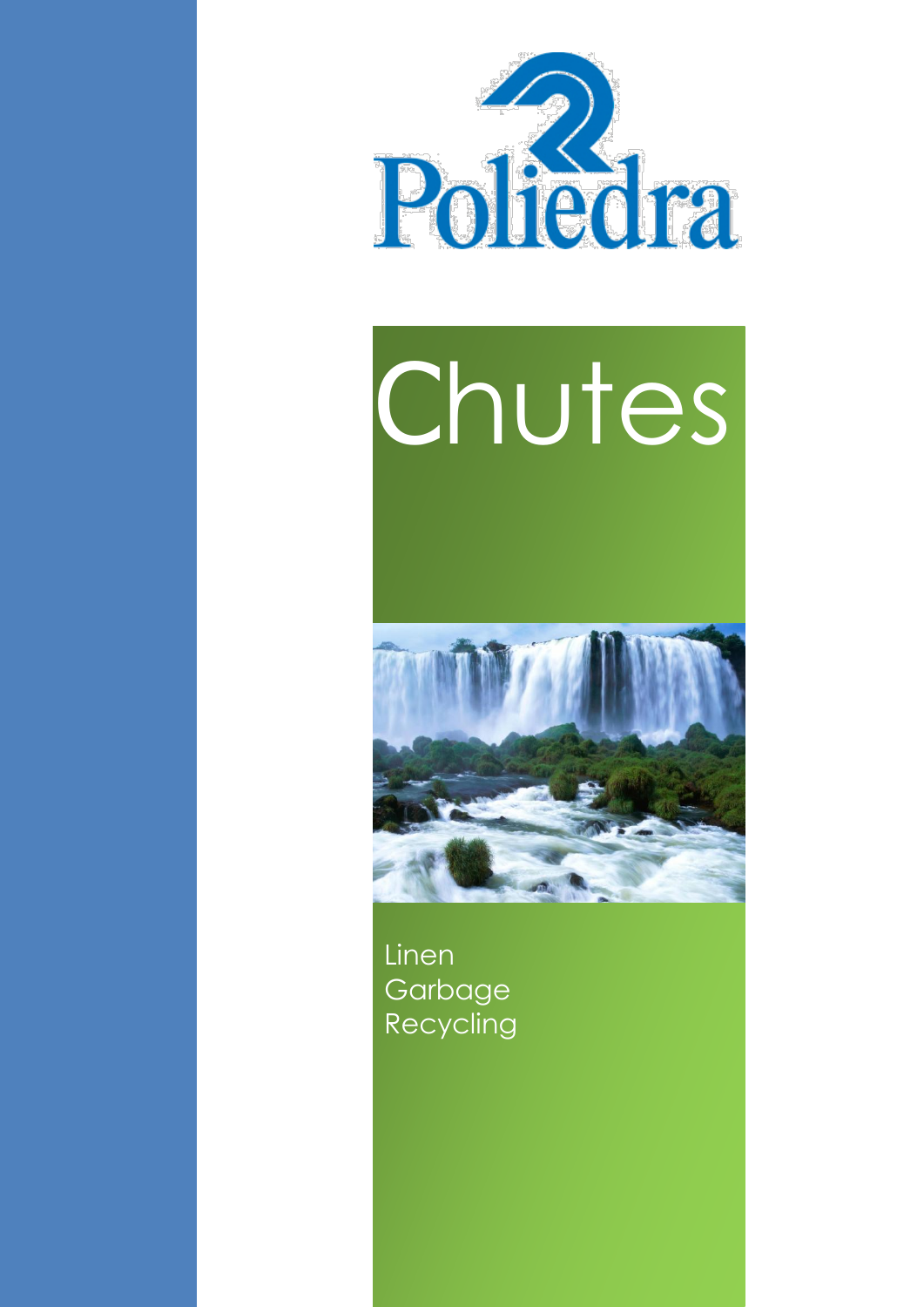# **2Poliedra**



# **MAIN ADVANTAGES of POLIEDRA SYSTEM**

| <b>Quick and easy use</b>                        | <b>NO temporary storage</b>                             |
|--------------------------------------------------|---------------------------------------------------------|
| <b>Hygiene</b>                                   | <b>NO lifts and stairs use</b>                          |
| <b>Minimum space</b>                             | <b>Electronic alarm management</b>                      |
| <b>Automatic transport</b><br>to collection room | <b>Programmable control and</b><br>maintenance Software |

**For a better choice of chute diameter and doors, please refer to the following tables:**

# **Waste Production**

| <b>Type</b>        | <b>Density</b>                             | <b>Volume</b><br>per<br>month<br>(dm <sup>3</sup> ) |
|--------------------|--------------------------------------------|-----------------------------------------------------|
| <b>Residential</b> | 3 persons per room                         | 705                                                 |
| Office             | 4 persons per 50m <sup>2</sup>             | 500                                                 |
| Restaurant         | per cover                                  | 350                                                 |
| Hotel              | per bed                                    | 1250                                                |
| Shopping<br>Center | per $100 \text{ m}^2$                      | 5750                                                |
| Hospital           | Standard waste (not<br>clinic) per 10 beds | 450                                                 |

# **Diameter Choice**

| <b>Bag</b>         | <b>Chute Load</b> | <b>Chute</b>    |  |
|--------------------|-------------------|-----------------|--|
| <b>Volume</b>      | (n° of rooms      | <b>Diameter</b> |  |
| (dm <sup>3</sup> ) | per floor)        | (mm)            |  |
| 10                 | up to 2           | 450             |  |
| 25                 | from 3 to 4       | 600             |  |
| 35                 | from 5 to 7       | 650             |  |
| $\overline{45}$    | more than 8       | 750             |  |
| 50                 | more than 8       | 900             |  |

# **Door Choice**

| <b>DOOR DIMENSION</b>           |                          |         |                                      |         |  |  |
|---------------------------------|--------------------------|---------|--------------------------------------|---------|--|--|
| <b>Chute</b><br><b>Diameter</b> | <b>Side hinged Doors</b> |         | <b>Bottom hinged</b><br><b>Doors</b> |         |  |  |
| (mm)                            | general                  | maximum | general                              | maximum |  |  |
| from 450 to 600                 | 380x380                  | 450x450 | 300x380                              | 380x450 |  |  |
| 650                             | 380x380                  | 550x550 | 380x450                              | 450x450 |  |  |
| 800                             | 380x380                  | 550x550 | 380x450                              | 450x450 |  |  |
| 900                             | 450x450                  | 550x550 | 600x600                              | 600x600 |  |  |

Laundry management and refuse disposal within hotels, health care facilities and residential buildings require a modern and technological approach.

Poliedra linen and garbage chutes have been developed to meet this need with an efficient, reliable and valuable offer.

In compliance with environmental constraints, Poliedra chutes allow reaching high hygienic standard, designing a dedicated and inaccessible route for a fast management of laundry and refuse towards the collecting area.

Poliedra standard offer is made of stainless steel pipes with intakes at every floor.

All items are available in standard and custom specification upon request.

Poliedra chutes are highly reliable and custom made for every situation.

For further information, please do not hesitate to contact us:

Poliedra Srl Via Ponchielli 5, 20833 Giussano MB Italy Phone: +39 0362 311245 Fax: +39 0362 310237 e-mail: info@poliedra.com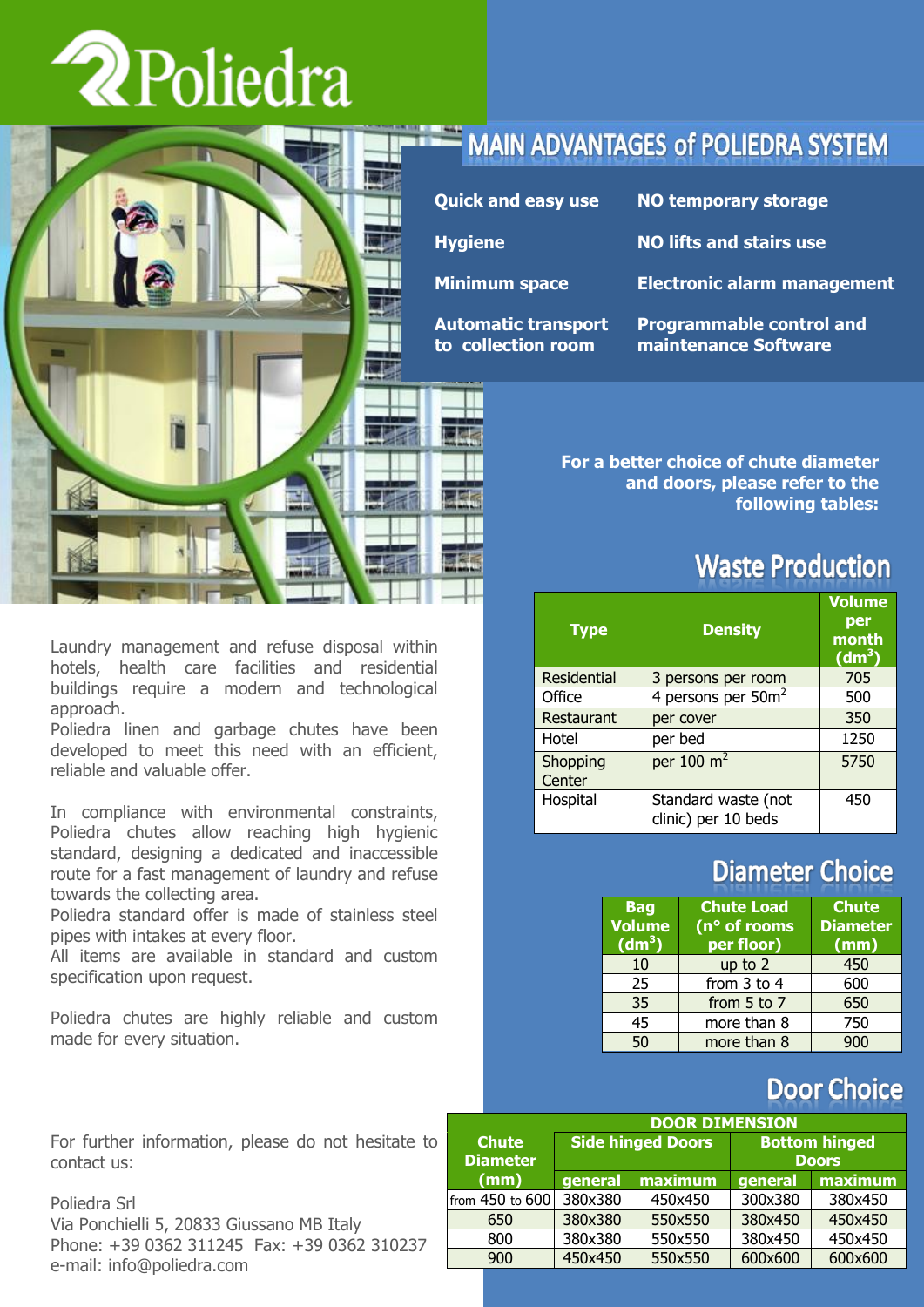# Main Characteristics

### **Materials**

Stainless steel AISI304 (or galvanized) 1.2 mm (or 1.5 mm) thickness.

Diameters: from 400 mm (16") up to 900 mm (35").

### Doors

**Linen Chute:** made of stainless steel with hinge on the side, closing with key or smart electrical interlock. Size according to chute morphology.

UL Label 90 minute fire rated, on demand.

**Garbage Chute:** made of stainless steel with hinge on the bottom, closing with key or smart electrical interlock. Size according to chute morphology.

UL Label 90 minute fire rated, on demand.

### **Discharge**

**H shaped hopper:** at the base of the chute, an H shaped hopper should be installed. It is equipped with an automatic fire cut-off door to prevent the spread of fire. The top hinged door is held open with a thermal fusible link.

UL Label 90 minute fire rated, on demand.

**Gravity fire cut-off damper**: alternatively to the fire cut-off door it is possible to install an automatic gravity fire cut-off damper which slides on rails.

It works by a thermal fusible link.

UL Label 90 minute fire rated, on demand.

**Vent:** Chute extended through roof with flexible pipe and fan. Top vent cap above roof level.

**½" Sprinkler heads:** required at first intake above discharge.



2 Poliedra

**Optional** (colors as per the above figure)

Above top intake:

- ¾" IPS flashing spray head and ½" sprinkler head

At every other intake, starting from the one above discharge (or as required by local regulations): - ½" sprinkler heads

At each floor:

- Floor support and 4 anti-vibration supports

Other:

- Disinfecting and sanitizing unit
- Smoke sensors at highest intake and at discharge level. On demand, connection to BMS.